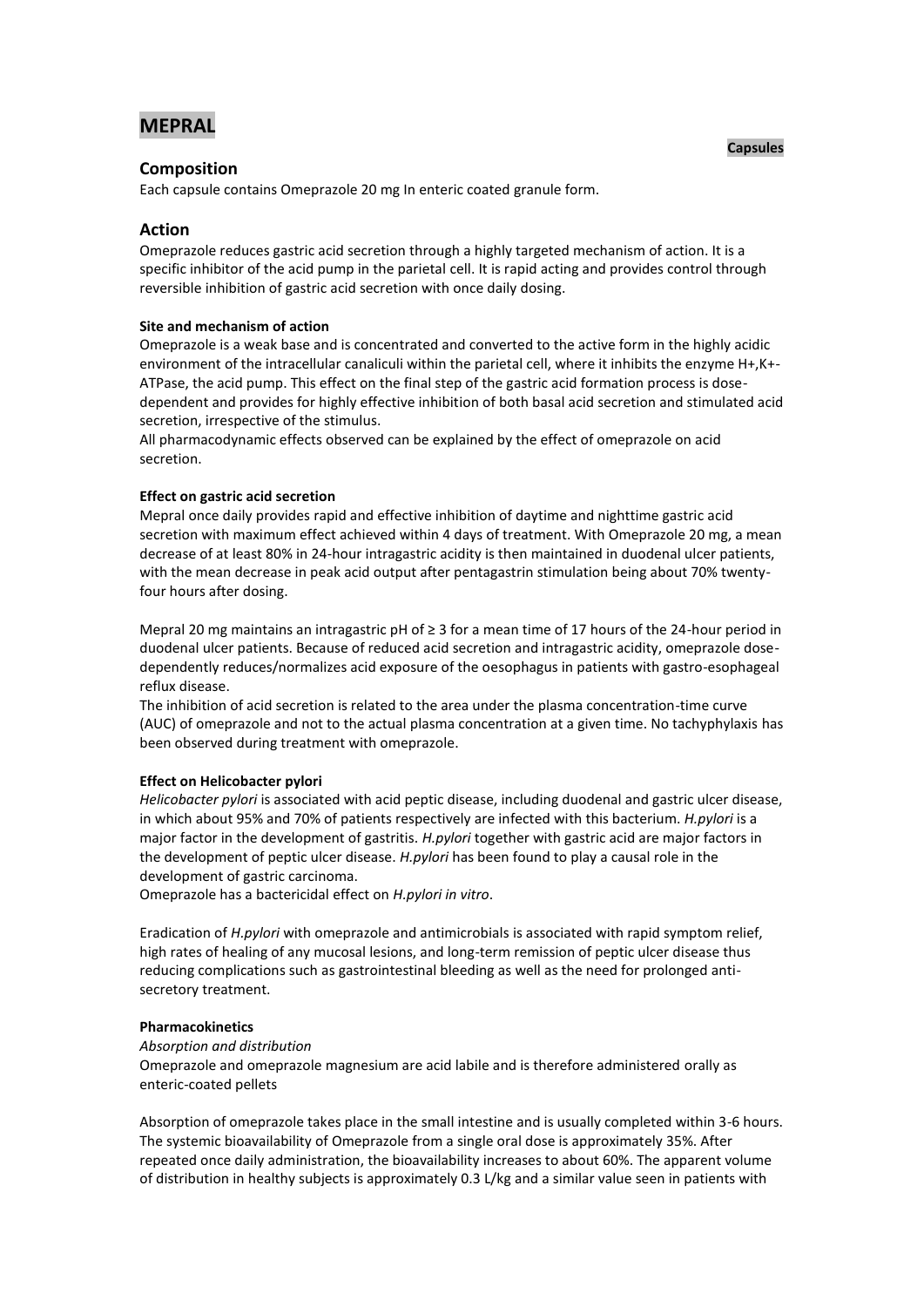renal insufficiency. In elderly patients, and in patients with hepatic insufficiency, the volume of distribution is slightly decreased. Concomitant intake of food has no influence on the bioavailability. The plasma protein binding of omeprazole is about 95%.

### *Metabolism and excretion*

After oral administration, the plasma elimination half-life of omeprazole is usually shorter than one hour and there is no change in half-life during long-term treatment.

Omeprazole is completely metabolised by the cytochrome P450 system (CYP), mainly in the liver. The major part of its metabolism is dependent on the polymorphically expressed, specific isoform CYP2C19 (S-mephenytoin hydroxylase), responsible for the formation of hydroxyomeprazole, the major metabolite in plasma. In accordance with this, because of competitive inhibition, there is a potential for metabolic drug-drug interactions between omeprazole and other substrates for CYP2C19.

No metabolite has been found to have any effect on gastric acid secretion. Almost 80% of an orally given dose is excreted as metabolites in the urine, and the remainder is found in the faeces, primarily originating from bile secretion.

The systemic bioavailability and elimination of omeprazole is unchanged in patients with reduced renal function. The area under the plasma concentration-time curve and the elimination half-life are increased in patients with impaired liver function, but omeprazole has not shown any tendency to accumulate with once daily dosing.

## **Indications**

Mepral indicated for the treatment of:

- Acute duodenal and gastric ulcer (up to 8 weeks)
- Reflux esophagitis (up to 8 weeks)
- Zollinger-Ellison syndrome.
- Ulcer caused by *Helicobacter Pylori*.

## **Contraindications**

Known hypersensitivity to omeprazole.

## **Warnings**

## **Pregnancy**

Results prospective epidemiological studies indicate no adverse effects of omeprazole on pregnancy or on the health of the fetus/newborn child. Omeprazole can be used during pregnancy.

#### **Breastfeeding**

Omeprazole is excreted in breast milk but is not likely to influence the child when therapeutic doses are used.

#### **Use in Paediatrics**

Appropriate studies with omeprazole have not been performed in children.

#### **Liver Disease**

Dosage reduction may be required due to the increased half-life in chronic hepatic disease.

## **Adverse Reactions**

Omeprazole is well tolerated. The following reactions have been reported, but in the majority of cases a consistent relationship between them and treatment with omeprazole has not been established.

#### **Dermatological**

Rash, urticaria and/or pruritus have been reported on rare occasions.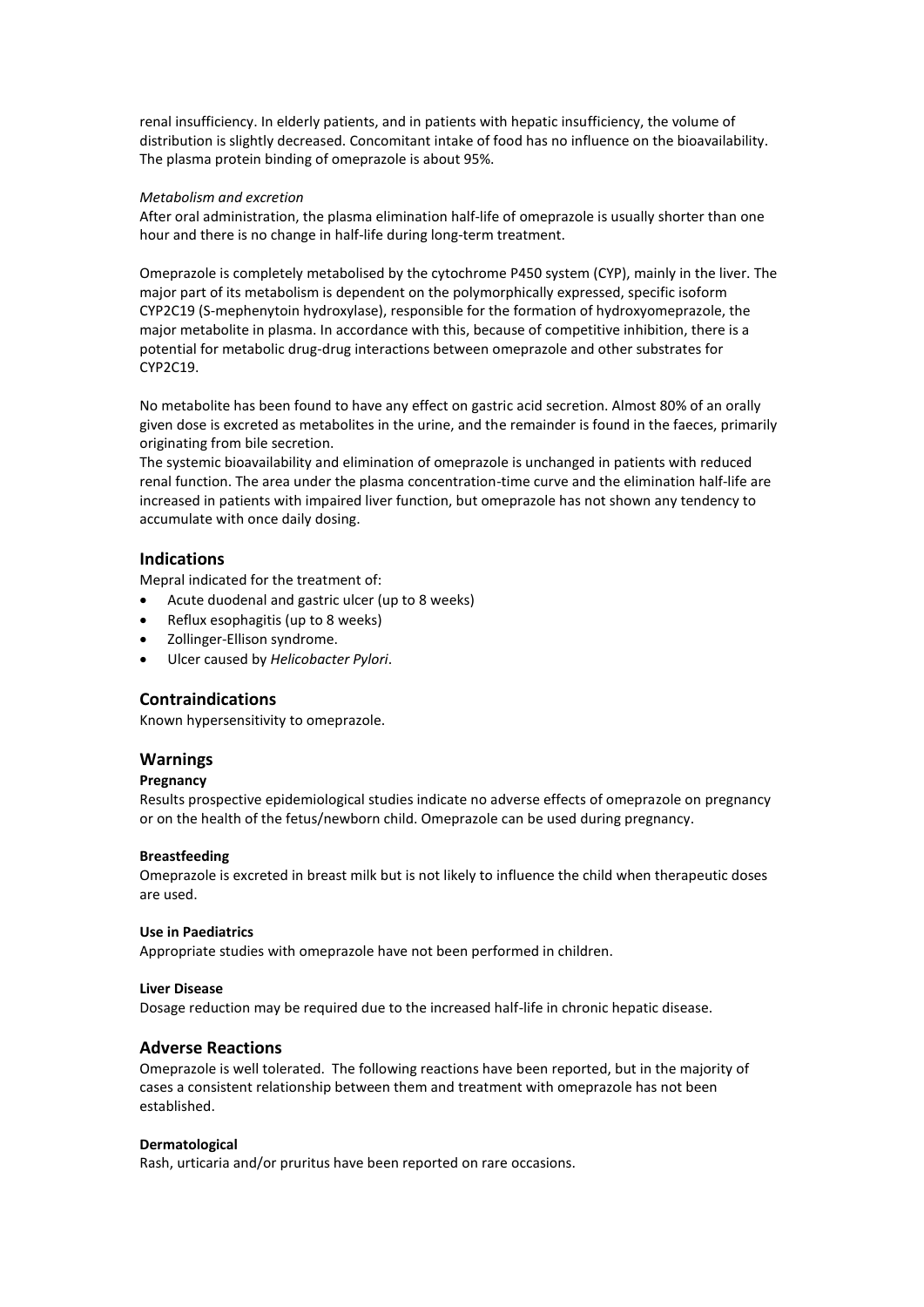#### **Musculoskeletal**

Arthralgia, muscular weakness and myalgia have been reported in isolated cases.

### **Central Nervous System**,

Headache, Dizziness, paresthesia, somnolence, insomnia and vertigo have been reported rarely. Reversible mental confusion, agitation, depression and hallucinations have been reported in isolated cases, predominantly in severely ill patients.

#### **Gastrointestinal**

Diarrhea, constipation, abdominal pain, nausea/ vomiting and flatulence. Stomtatitis and gastrointestinal candidiasis have been reported in isolated cases.

### **Hepatic**

Increased liver enzymes, with or without increased bilirubin values, have been reported in isolated cases.

#### **Endocrine**

Gynecomastia has been reported in isolated cases.

### **Hematological**

Leukopenia and thrombocytopenia have been reported in isolated cases.

## **Other**

Malaise has been reported on rarely. Peripheral edema, tachycardia, bradycardia, palpitation, chest pain, blurred vision, taste perversion and weight gain have been reported in isolated cases.

## **Drug Interactions**

### *Omeprazole/ Diazepam/ Phenytoin*

Omeprazole can prolong the elimination of drugs that metabolize by oxidation in the liver, e.g. diazepam and phenytoin. It is recommended to monitor patients receiving phenytoin concomitantly with omeprazole. A reduction of the phenytoin dose may be necessary.

## *Omeprazole/ Theophylline/ Warfarin*

No interaction with theophylline has been found, but there may be interactions with other drugs also metabolized via the cytochrome P-450 enzyme system, such as warfarin.

#### *Omeprazole/ Antacids*

No interaction with concomitantly administered antacids has been found.

#### *Omeprazole/ Drugs who's Absorption is pH-Dependent*

By increasing gastric pH, omeprazole has the potential to affect the bioavailability of any medication whose absorption is pH-dependent (e.g. Ketoconazole, Ampicillin esters and iron salts).

## **Dosage and Administration**

Mepral should be taken before meals, preferably before breakfast. No dosage adjustment is required when administered to elderly patients. No geriatric-specific information is available. However, a somewhat decreased rate of elimination and an increased bioavailability are more likely to occur in geriatric patients taking omeprazole. No dose adjustment is required in patients, with impaired renal or liver function.

#### **Duodenal Ulcer**

The recommended dosage is 20 mg once daily. Symptom relief is rapid and in most patients, healing occurs within 2 weeks. For those patients who may not have fully healed after the initial course, healing usually occurs during a further 2-week treatment period. In patients with poorly responsive duodenal ulcer, a dosage of 40 mg Mepral once daily has been used with healing usually achieved within 4 weeks.